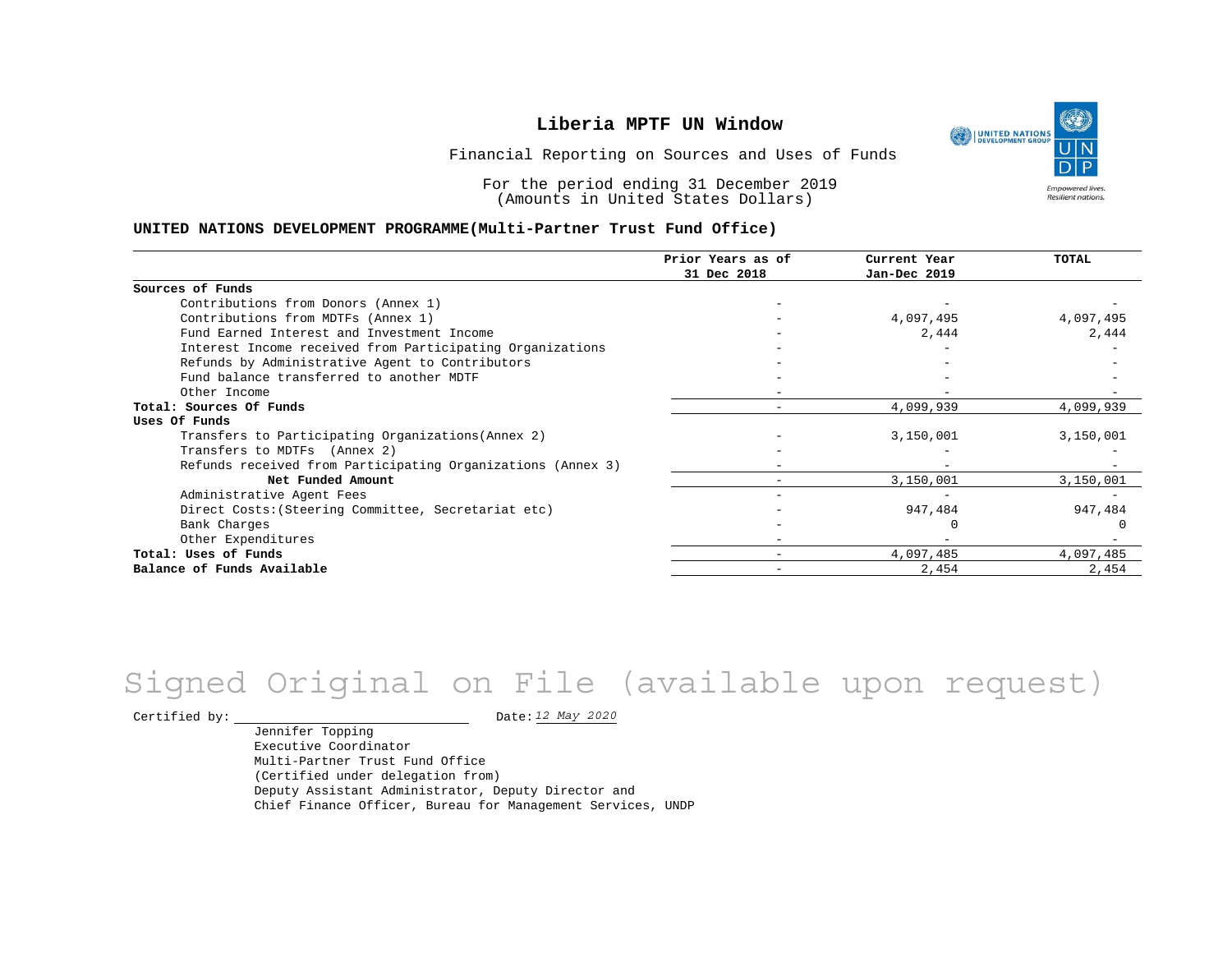

Financial Reporting on Sources and Uses of Funds

For the period ending 31 December 2019 (Amounts in United States Dollars)

#### **UNITED NATIONS DEVELOPMENT PROGRAMME(Multi-Partner Trust Fund Office)**

**Annex - 1: Contributions**

|                   | Prior Years as of | Current Year | TOTAL<br>the contract of the contract of the |
|-------------------|-------------------|--------------|----------------------------------------------|
|                   | Dec 2018<br>--    | Jan-Dec 2019 |                                              |
| From Contributors |                   |              |                                              |

**No Activity** Sub-Total: Contributions from Donors **From MDTFs** Peacebuilding Fund 4,097,495 4,097,495 4,097,495 4,097,495 4,097,495 4,097,495 4,097,495 4,097,495 4,097,495 4,097,495 4,097,495 4,097,495 4,097,495 4,097,495 4,097,495 4,097,499 5,000 4,097,499 5,000 5,000 5,000 5,000 5,0 **Sub-Total: Contributions from MDTFs** 4,097,495 4,097,495 4,097,495 4,097,495 4,097,495 4,097,495 4,097,495 4,097,495

**No Activity**

Signed Original on File (available upon request)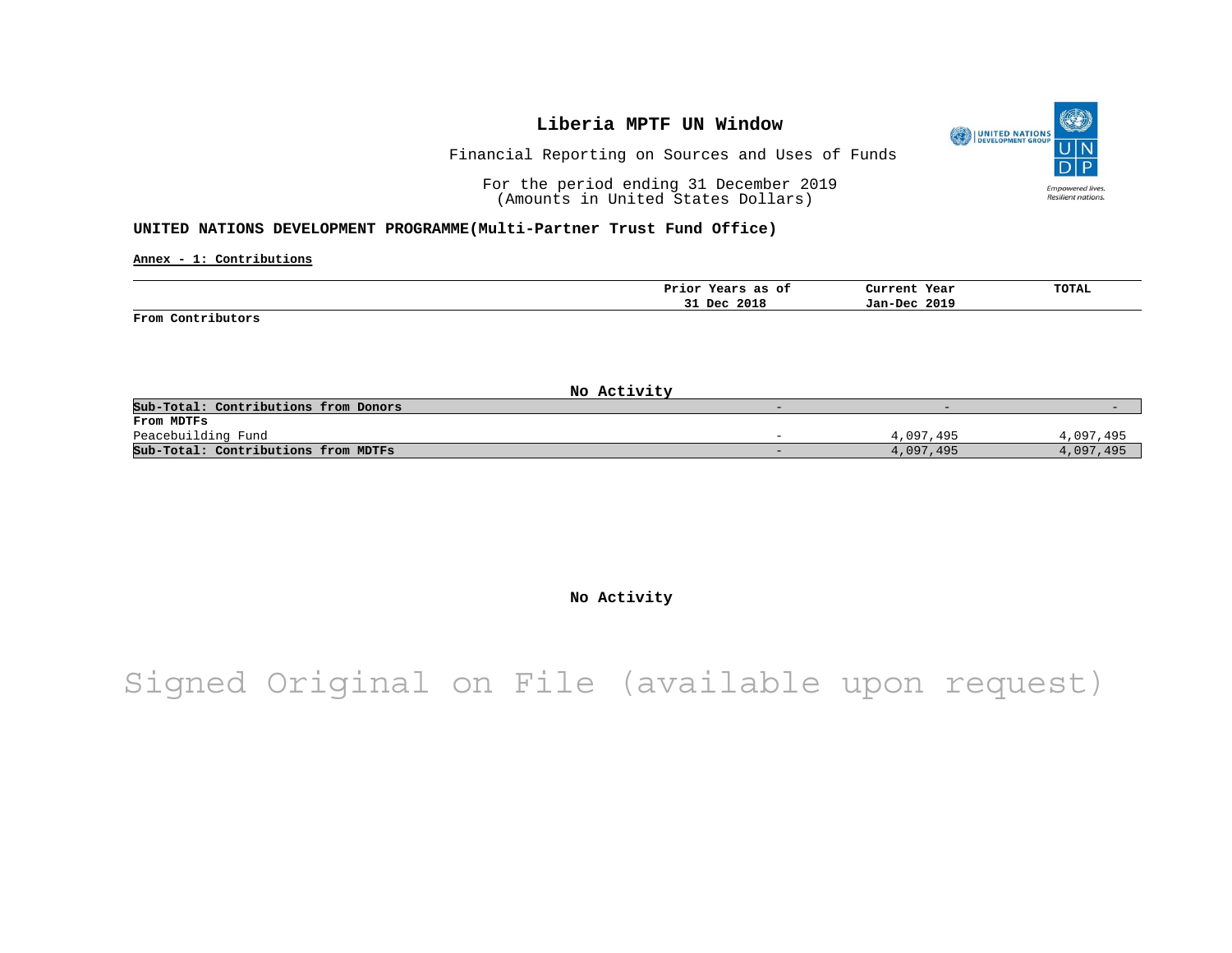

Financial Reporting on Sources and Uses of Funds

For the period ending 31 December 2019 (Amounts in United States Dollars)

#### **UNITED NATIONS DEVELOPMENT PROGRAMME(Multi-Partner Trust Fund Office)**

**Annex - 2: Transfers**

|                                | Prior Years as of            | Current Year | TOTAL     |
|--------------------------------|------------------------------|--------------|-----------|
|                                | 31 Dec 2018                  | Jan-Dec 2019 |           |
| To Participating Organizations |                              |              |           |
| FAO                            | $-$                          | 532,029      | 532,029   |
| ILO                            | $-$                          | 283,990      | 283,990   |
| OHCHR                          | $-$                          | 379,108      | 379,108   |
| UNDP                           | $\qquad \qquad \blacksquare$ | 2,022,438    | 2,022,438 |
| UNFPA                          | $\qquad \qquad \blacksquare$ | 350,000      | 350,000   |
| UNWOMEN                        | $\qquad \qquad \blacksquare$ | 295,939      | 295,939   |
| WFP                            | -                            | 233,981      | 233,981   |
| Total Transfers                | -                            | 4,097,485    | 4,097,485 |

# Signed Original on File (available upon request)